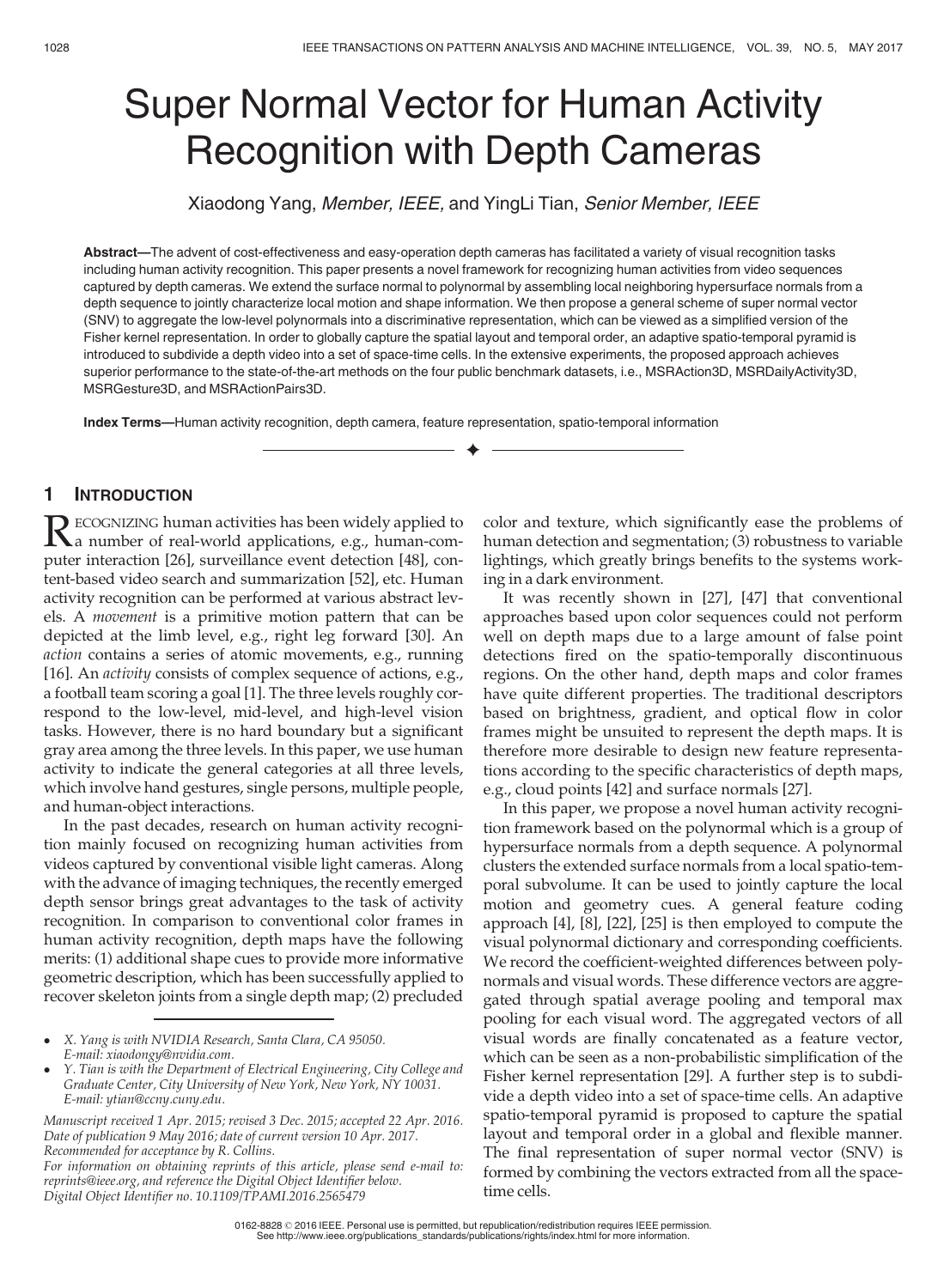In an extension to [51], the main contributions of the proposed approach are summarized as follows. First, we introduce the polynormal through assembling hypersurface normals from a local depth subvolume to reserve the correlation between neighboring normals and make them more resistant against noise than the individual normal [27]. Second, a novel and generalized scheme is proposed to aggregate lowlevel polynormals into the discriminative representation of SNV. Third, we present the adaptive spatial-temporal pyramid which is better adapted to retain the spatial layout and temporal order than the widely used uniform cells [17], [27], [38]. Fourth, we systematically evaluate the individual components and parameter selections in our framework. Moreover, our approach is flexible to combine with skeleton joints and compute SNV for each joint trajectory.

The remainder of this paper is organized as follows. Section 2 introduces the related work on human activity recognition with depth cameras. Section 3 describes the concept of polynormal. In Section 4, we provide the detailed procedures of computing SNV. A variety of experimental results and discussions are presented in Section 5. Finally, Section 6 summarizes the remarks of this paper.

## 2 RELATED WORK

It is of great challenge to recognize human activities in unconstrained videos due to large intra-class variations caused by factors such as viewpoint, occlusion, motion style, performance duration, etc. It is therefore critical to extract robust representations of spatio-temporal patterns to these variations. Since most representations proposed for color videos have been widely shown to be unsuited for depth sequences, here we focus attention on the related work that are specifically developed for depth videos. A number of representations of human activity in depth sequences have been explored, ranging from skeleton joints [36], [50], cloud points [40], [42], projected depth maps [20], [49], local interest points [10], [47] to surface normals [27], [51].

Biological observations [14] indicate that human activities can be modeled by the motions of skeleton joints. In [50], joint differences were employed to capture the activity cues of static postures, consecutive motions, and overall dynamics. Zanfir et al. [53] proposed the moving pose by using speed, configuration, and acceleration of joints. A skeletal representation was introduced in [36] to model the geometric relationships among various body parts. A dictionary learning and temporal pyramid matching method was proposed in [24] to compute skeleton joint based representations. Relative positions of pairwise joints were adopted in [41] as a complementary feature to characterize the motion information.

Compared to skeleton joints, cloud points are more robust to noise and occlusion. Vieira et al. [37] presented the spatiotemporal occupancy patterns by partitioning a depth sequence to space-time cells and computing corresponding occupancy values. Wang et al. [40], [42] proposed the local and random occupancy patterns to describe depth appearances. In local occupancy patterns [42], they subdivided a local subvolume associated with each skeleton joint into a set of spatial cells and counted the number of cloud points falling into each cell. Similar representations based on cloud points were applied to the subvolumes sampled by a weighted sampling scheme in the random occupancy patterns [40]. A binary range-sample feature based on  $\tau$  test of cloud points was introduced in [23] to achieve reasonable invariance to geometric change in scale, rotation and viewpoint.

Approaches based on projected depth maps usually transform the problem from 4D to 2D. Li et al. [20] sampled a number of 2D points along the contours of projected silhouettes and retrieved 3D points on depth maps according to the selected contour points. Each depth map was finally represented as a bag of 3D points. Our previous work on depth motion maps [49] stacked differences between consecutive projected depth maps from three orthogonal views. HOG was then extracted from the depth motion maps as the global representation of a depth video.

Traditional methods based on local interest points developed for color videos [5], [16] performed poorly on depth sequences. Several local interest point approaches specifically designed for depth maps were recently proposed. DSTIP was introduced in [47] to localize activity-related interest points from depth sequences by suppressing flip noise. Hadfield and Bowden [10] extended the detection algorithms of Harris corners, Hessian points, and separable filters to the 3.5D and 4D for depth videos.

As demonstrated in [35], the surface normal provides informative shape and structure cues to describe an object in 3D. HON4D [27] followed this observation to extend the surface normal to the 4D space and quantized them by the regular and discriminative learned polychorons. Our approach presented in this paper proceeds along with this direction. It is built upon the polynormal which is a cluster of neighboring hypersurface normals from a local spatiotemporal depth volume. A novel scheme is designed to aggregate the low-level polynormals in each adaptive spatio-temporal cell. The concatenation of feature vectors extracted from all spatio-temporal cells forms the final representation of depth sequences.

# 3 POLYNORMAL

The concept of a normal to a surface in 3-dimensional space can be extended to a hypersurface in  $m$ -dimensional space. The hypersurface can be viewed as a function  $\mathbb{R}^{m-1} \rightarrow$  $R^1: x_m = f(x_1, \ldots, x_{m-1})$ , which is represented by a set of *m*-dimensional points that locally satisfy  $F(x_1, \ldots, x_m) =$  $f(x_1, \ldots, x_{m-1}) - x_m = 0$ . The normal vectors to the hypersurface at these points can be computed by the gradient  $\nabla F(x_1, \ldots, x_m) = \left(\frac{\partial f}{\partial x_1}, \ldots, \frac{\partial f}{\partial x_{m-1}}, -1\right)$ . In the context of depth sequences, i.e.,  $m = 4$ , each cloud point satisfies  $F(x, y, t, z) = f(x, y, t) - z = 0$ . Therefore the extended surface normal can be obtained by

$$
\boldsymbol{n} = \nabla F = \left(\frac{\partial f}{\partial x}, \frac{\partial f}{\partial y}, \frac{\partial f}{\partial t}, -1\right)^T.
$$
 (1)

The distribution of normal orientations is more informative in term of describing object shapes than the distribution of gradient orientations [27]. In addition to the geometric properties encoded in the first two terms, the motion cues are also incorporated in the third term of the normal vector in (1). In order to retain the correlation between neighboring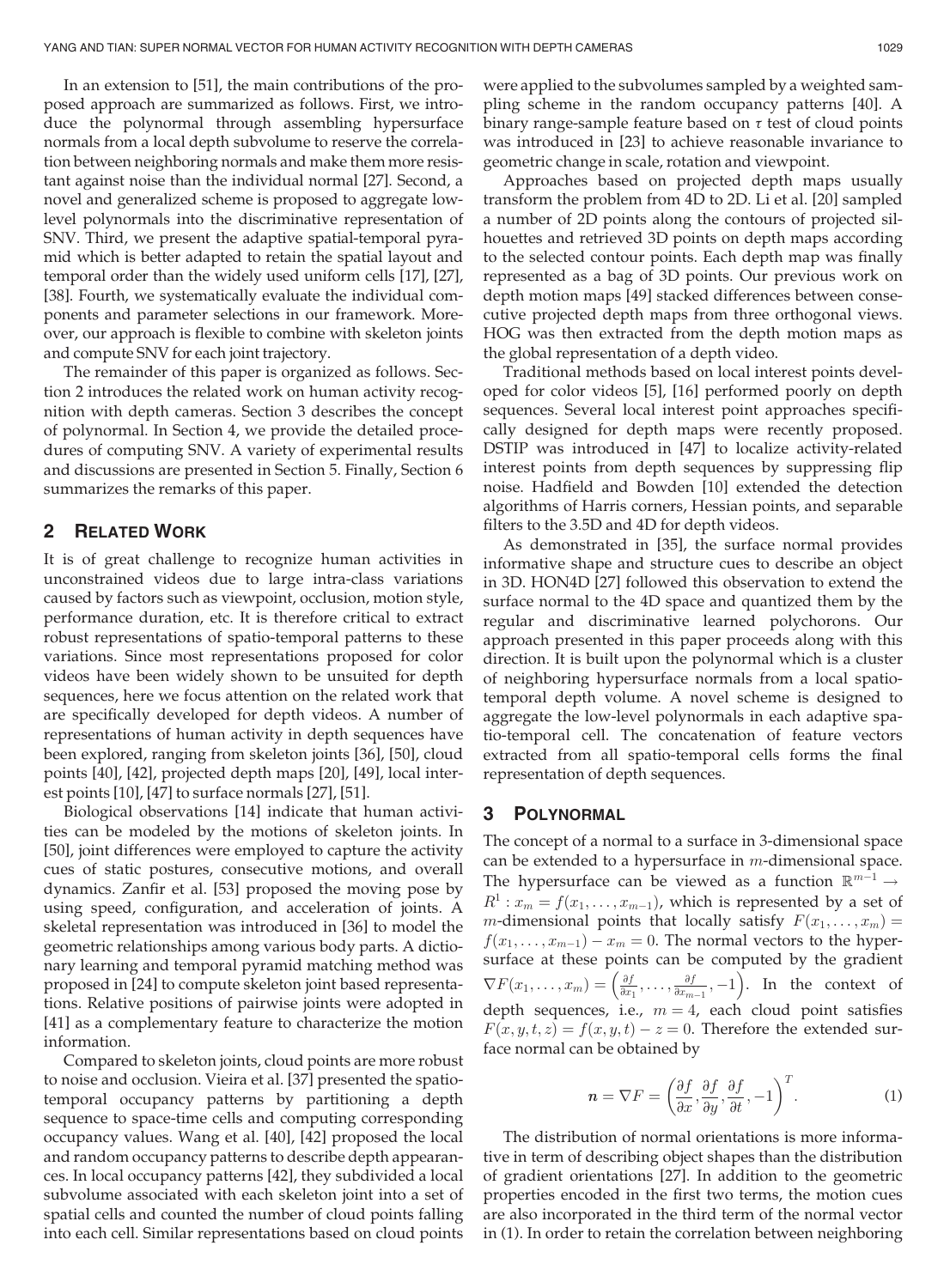

Fig. 1. Illustration of generating the polynormal for a cloud point pt. (a) shows a depth sequence of tennis serve and normals associated with cloud points. For figure clarity, only a few normals are visualized. The three white squared regions correspond to the neighborhood  $\mathcal{L}$ . (b) denotes the extended surface normal vector. (c) If  $\mathcal{L}_x = \mathcal{L}_y = \mathcal{L}_t = 3$ , the polynormal of pt is consisted of the 27 neighboring normals.

normals and make them more robust to noise, we propose polynormal to assemble the normals from a local space-time neighborhood. Similar ideas have been validated in other fields. For instance, the spatial neighborhood of low-level features are jointly encoded in macrofeatures [2] and convolutional neural networks [19].

A polynormal  $p$  associated with each cloud point in a depth sequence concatenates  $L$  normals in the local neighborhood  $L$  of each cloud point:

$$
p = \left(n_1^T, \ldots, n_L^T\right)^T, n_1, \ldots, n_L \in \mathcal{L}.
$$
 (2)

The neighborhood  $\mathcal L$  is a local spatio-temporal subvolume determined by  $\mathcal{L}_x \times \mathcal{L}_y \times \mathcal{L}_t$ , where  $\mathcal{L}_x$ ,  $\mathcal{L}_y$ , and  $\mathcal{L}_t$ denote the number of neighboring points in  $x$ ,  $y$ , and  $t$  axes, respectively. Fig. 1 illustrates the concept of polynormal. A short sequence of the activity *tennis serve* is shown in Fig. 1a. If we set  $\mathcal{L}_x = \mathcal{L}_y = \mathcal{L}_t = 3$ , then the polynormal of the cloud point pt concatenates the 27 normals from the three adjacent depth maps as shown in Fig. 1c.

## 4 COMPUTING SUPER NORMAL VECTOR

In this section, we describe the detailed procedures of computing SNV based on the low-level polynormals. Most of recent activity recognition approaches hinge on computing and aggregating statistics of low-level features [39], [40], [47]. In these approaches, a video representation can be obtained by extracting low-level features, coding them over a visual dictionary, and pooling the codes in some well-chosen support regions. In our proposed framework, we compute a visual dictionary and code polynormals by a generalized coding operator. Rather than directly pooling the coefficients of the coded polynormals, we aggregate the weighted differences between polynormals and visual words into a vector. A depth sequence is subdivided into a set of space-time cells by an adaptive spatio-temporal pyramid. The feature vectors extracted from each cell are concatenated as the final representation of SNV.

## 4.1 Coding and Pooling Polynormals

Our framework is general to various coding and pooling approaches. Here we introduce the notations and outline the related methods on coding and pooling used throughout this paper. We represent a depth video  $V$  by a set of low-level polynormals  $\mathcal{P} = \{p_1, \ldots, p_N\}$  in  $\mathbb{R}^{M \times N}$ .  $\mathcal{D} =$  $\{\boldsymbol{d}_1,\ldots,\boldsymbol{d}_K\}$  is a visual polynormal dictionary with K visual words  $d_k \in \mathbb{R}^M$ . C indicates a set of spatio-temporal cells with  $C_i$  denoting the *j*th cell.

Let  $\mathcal G$  and  $\mathcal C$  indicate the general coding and pooling operator, respectively. A traditional representation of  $V$  is the vector z obtained by sequentially coding, pooling, and concatenating over all spatio-temporal cells:

$$
\boldsymbol{\alpha}_i = \mathcal{G}(\boldsymbol{p}_i), \, i = 1, \dots, N \tag{3}
$$

$$
\boldsymbol{h}_j = \mathcal{C}\Big(\{\boldsymbol{\alpha}_i\}_{i \in C_j}\Big),\ j = 1,\ldots,|C| \tag{4}
$$

$$
\mathbf{z}^T = \left[\mathbf{h}_1^T, \dots, \mathbf{h}_{|C|}^T\right].\tag{5}
$$

In the basic bag-of-visual-words framework [4], hard assignment or vector quantization  $G$  minimizes the distance of  $p_i$  to  $\mathcal D$  which is commonly learned by K-means.  $\mathcal C$  performs averaging over each spatio-temporal pooling cell  $C_j$ :

$$
\boldsymbol{\alpha}_{i} \in \{0,1\}^{K}, \boldsymbol{\alpha}_{i,j} = 1 \text{ iff } j = \arg\min_{k} ||\boldsymbol{p}_{i} - \boldsymbol{d}_{k}||_{2}^{2} \qquad (6)
$$

$$
\boldsymbol{h}_j = \frac{1}{|C_j|} \sum_{i \in C_j} \boldsymbol{\alpha}_i.
$$
 (7)

In order to enhance the probability density estimation, soft assignment was introduced in [8]. It codes a polynormal  $p_i$  by multiple visual words in  $\mathcal D$  using a kernel function (e.g., the Gaussian function) of the distance between  $p_i$  and  $d_k$ . Liu et al. proposed local soft assignment in [22] to further improve the membership estimation to all visual words. By taking account of the underlying manifold structure of lowlevel features, the coding operator  $G$  in local soft assignment only employs the K nearest visual words  $N_{\mathcal{K}}(\boldsymbol{p}_i)$  to code a polynormal  $p_i$  and sets its distances of the remaining visual words to infinity:

$$
\boldsymbol{\alpha}_{i,k} = \frac{\exp\left(-\beta \hat{d}(\boldsymbol{p}_i, \boldsymbol{d}_k)\right)}{\sum_{j=1}^K \exp\left(-\beta \hat{d}(\boldsymbol{p}_i, \boldsymbol{d}_j)\right)}
$$
(8)

$$
\hat{d}(\boldsymbol{p}_i, \boldsymbol{d}_k) = \begin{cases} ||\boldsymbol{p}_i - \boldsymbol{d}_k||^2 & \text{if } \boldsymbol{d}_k \in N_{\mathcal{K}}(\boldsymbol{p}_i) \\ \infty & \text{otherwise} \end{cases}
$$
(9)

where  $\beta$  is a smoothing factor to control the softness of assignment. As for the pooling operator  $\mathcal C$  in local soft assignment, it is observed that max pooling in the following equation outperforms average pooling:

$$
\boldsymbol{h}_{j,k} = \max_{i \in C_j} \boldsymbol{\alpha}_{i,k}, \text{ for } k = 1, \ldots, K. \tag{10}
$$

On the other hand, parsimony has been widely employed as a guiding principle to compute a sparse representation with respect to an overcomplete visual dictionary. G in sparse coding [25] approximates  $p_i$  by using a linear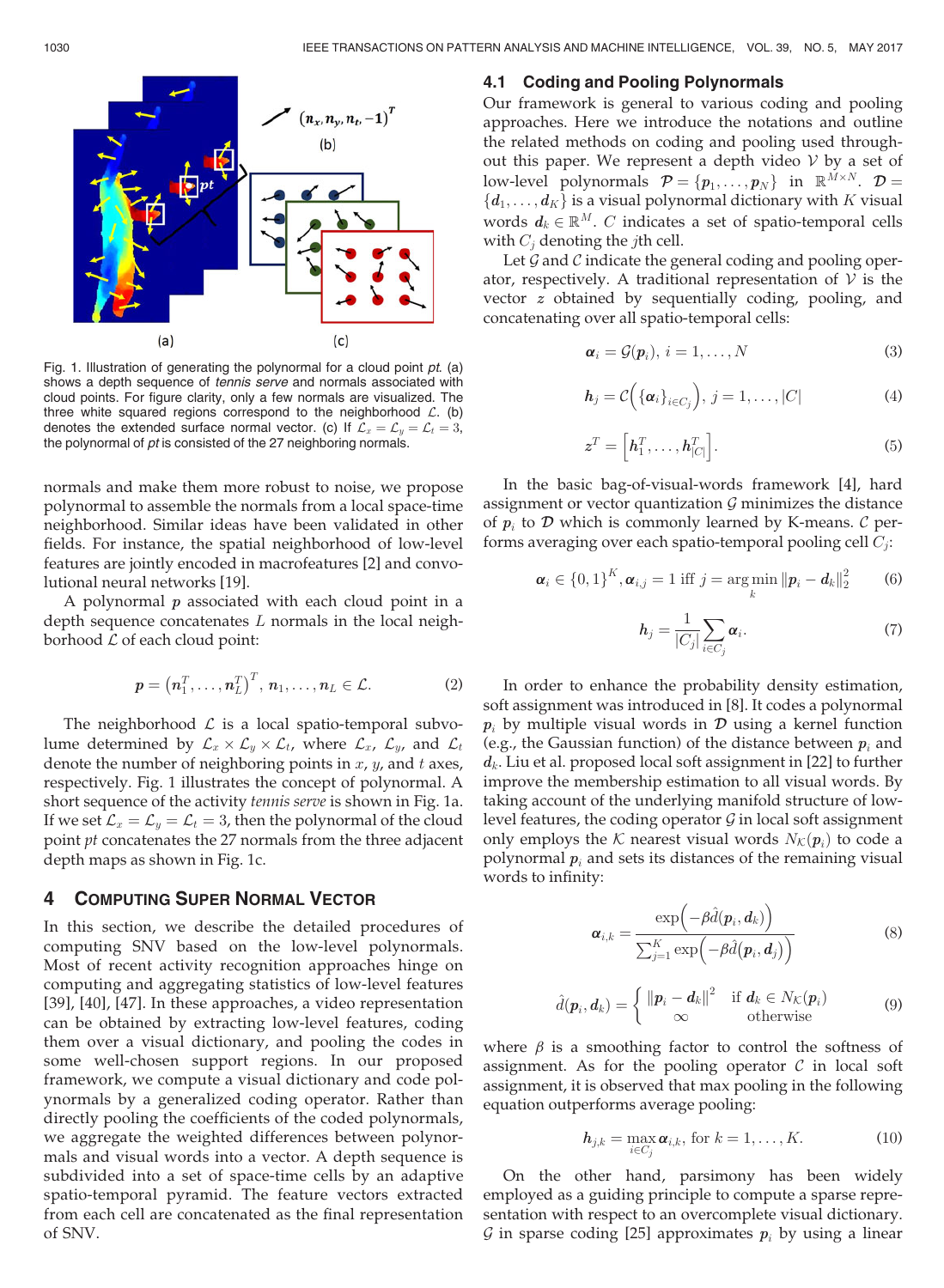combination of a limited number of visual words. It is well known that the  $\ell_1$ -norm penalty yields a sparse solution for  $\alpha$ . So the sparse coding problem can be solved by:

$$
\min_{\mathcal{D}, \alpha} \frac{1}{N} \sum_{i=1}^{N} \left( \frac{1}{2} \left\| \boldsymbol{p}_i - \mathcal{D} \boldsymbol{\alpha}_i \right\|_2^2 + \lambda \left\| \boldsymbol{\alpha}_i \right\|_1 \right) \tag{11}
$$

subject to 
$$
d_k^T d_k \leq 1, \forall k = 1, ..., K
$$

where  $\lambda$  is the sparsity-inducing regularizer to control the number of non-zero coefficients in  $\alpha_i$ . It is customary to combine sparse coding with max pooling in (10).

Fisher vector [29] extends the bag-of-visual-words representation by recording the deviation of  $p_i$  with respect to the parameters of a generative model, e.g., the Gaussian mixture model (GMM):  $G_{\xi}(\boldsymbol{p}_i) = \sum \pi_k G_k(\boldsymbol{p}_i)$ . We denote  $\xi = {\pi_k, \mu_k, \sigma_k, k = 1, \ldots, K}$  where  $\pi_k$ ,  $\mu_k$ , and  $\sigma_k$  are the prior mode probability, mean vector, and covariance matrix (diagonal), respectively. Let  $\gamma_{i,k}$  be the soft assignment of  $p_i$ to the kth Gaussian component:

$$
\gamma_{i,k} = \frac{\pi_k G_k(\boldsymbol{p}_i)}{\sum_{j=1}^K \pi_j G_j(\boldsymbol{p}_i)}.
$$
\n(12)

We obtain the Fisher vector of  $V$  by concatenating the gradient vectors from each Gaussian components:

$$
\rho_k = \frac{1}{N\sqrt{\pi_k}} \sum_{i=1}^{N} \gamma_{i,k} \left( \frac{p_i - \mu_k}{\sigma_k} \right)
$$
(13)

$$
\boldsymbol{\tau}_k = \frac{1}{N\sqrt{2\pi_k}} \sum_{i=1}^N \gamma_{i,k} \left[ \frac{(\boldsymbol{p}_i - \boldsymbol{\mu}_k)^2}{\sigma_k^2} - 1 \right]
$$
(14)

where  $\rho_k$  and  $\tau_k$  are *M*-dimensional gradients with respect to  $\mu_k$  and  $\sigma_k$  of the kth Gaussian component. The relative displacements of low-level features to the mean and covariance in (13)-(14) retain more information lost in the traditional coding process. The superiority of Fisher vector was recently identified in both image classification [32] and human activity recognition [43].

#### 4.2 Aggregating Polynormals

After coding low-level features over a visual dictionary, they are usually removed in the representation pipeline [4], [22], [25]. In our framework, we keep the low-level features by recording the differences between polynormals and visual words. As demonstrated in [13], [29], [54], the relative displacements are able to provide extra distribution information of the low-level features.

Given the low-level polynormals  $\mathcal{P} \in \mathbb{R}^{M \times N}$  of a depth sequence  $V$ , they are first transformed by a generalized coding operator G to the decomposition coefficients  $\mathcal{G}(p_i)_{i=1}^N$ with  $\mathcal{G}(p_i) \in \mathbb{R}^K$ . Each  $\mathcal{G}(p_i)$  is then  $\ell_1$ -normalized to obtain the assignment  $\mathcal{G}(p_i)_k$  of the polynormal  $p_i$  to the kth visual word  $d_k$ . The size of a volume (depth sequence) where we perform the aggregation is  $H \times W$  pixels and T frames. This volume can correspond to either the entire video sequence or a subsequence defined by a space-time cell. We denote by  $N_t$  the set of indices of polynormals within the frame  $t$ . For each visual word  $d_k$ , the spatial average pooling is first applied to aggregate the coefficient-weighted differences:

$$
\boldsymbol{u}_k(t) = \frac{1}{|N_t|} \sum_{i \in N_t} \mathcal{G}(\boldsymbol{p}_i)_k (\boldsymbol{p}_i - \boldsymbol{d}_k)
$$
(15)

where  $u_k(t)$  represents the pooled difference vector of the kth visual word in the tth frame. The temporal max pooling is then employed to aggregate the vectors from the entire volume containing  $T$  frames:

$$
\mathbf{u}_{k,i} = \max_{t=1,\dots,T} \mathbf{u}_{k,i}(t), \text{ for } i = 1,\dots,M
$$
 (16)

where  $u_k$  is the vector representation of the kth visual word in the whole volume; i indicates the ith component in corresponding vectors. The final vector representation  $U$  is the concatenation of the  $u_k$  vectors from the K visual words and is therefore of KM dimensions:

$$
\boldsymbol{U} = \left(\boldsymbol{u}_1^T, \dots, \boldsymbol{u}_K^T\right)^T. \tag{17}
$$

In order to globally capture the spatial layout and temporal order, a depth sequence is subdivided into a set of spacetime cells by the proposed adaptive spatio-temporal pyramid (Section 4.4). We extract a feature vector  $U$  from each cell and concatenate them as SNV. This representation has several remarkable properties. (1) The displacements between low-level polynormals to visual words retain more information that could be lost in the feature quantization process. (2) We can compute SNV on a much smaller dictionary size (e.g.,  $K = 100$ ) which largely reduces the computational cost. (3) SNV utilizes a generalized coding operator which is more efficient and flexible. (4) The spatial average and temporal max pooling is more effective to aggregate low-level and mid-level features for videos. (5) SNV performs quite well with simple linear classifiers which are efficient in terms of both training and testing.

#### 4.3 Relationship with Fisher Kernel

We now demonstrate that the proposed SNV is a simplified non-probabilistic version of the Fisher kernel representation which has been successfully applied in the image and video classification tasks [32], [43]. Fisher kernel assumes that low-level features are distributed according to a generative model such as GMM.

It is shown in [12] that the gradients of the log-likelihood of GMM with respect to the parameters describe the contributions of these parameters to the generation process of low-level features. Here we focus on the gradient with respect to the mean  $\mu_k$  to the kth Gaussian in (13). Let  $N_t$ denote a general pooling region in this context and  $|N_t|$  the number of low-level features in this region. If making the following approximations for each Gaussian component:

- the prior mode probabilities are uniformly distributed, i.e.,  $\pi_k = 1/K$ ,
- the soft assignment can be estimated by the coding coefficient, i.e.,  $\gamma_{i,k} = \mathcal{G}(\mathbf{p}_i)_{k}$ ,
- the mean can be represented by the visual word, i.e.,  $\mu_k = d_k$
- the covariance matrix is isotropic, i.e.,  $\sigma_k = \epsilon \mathbb{I}$ and  $\epsilon > 0$ ,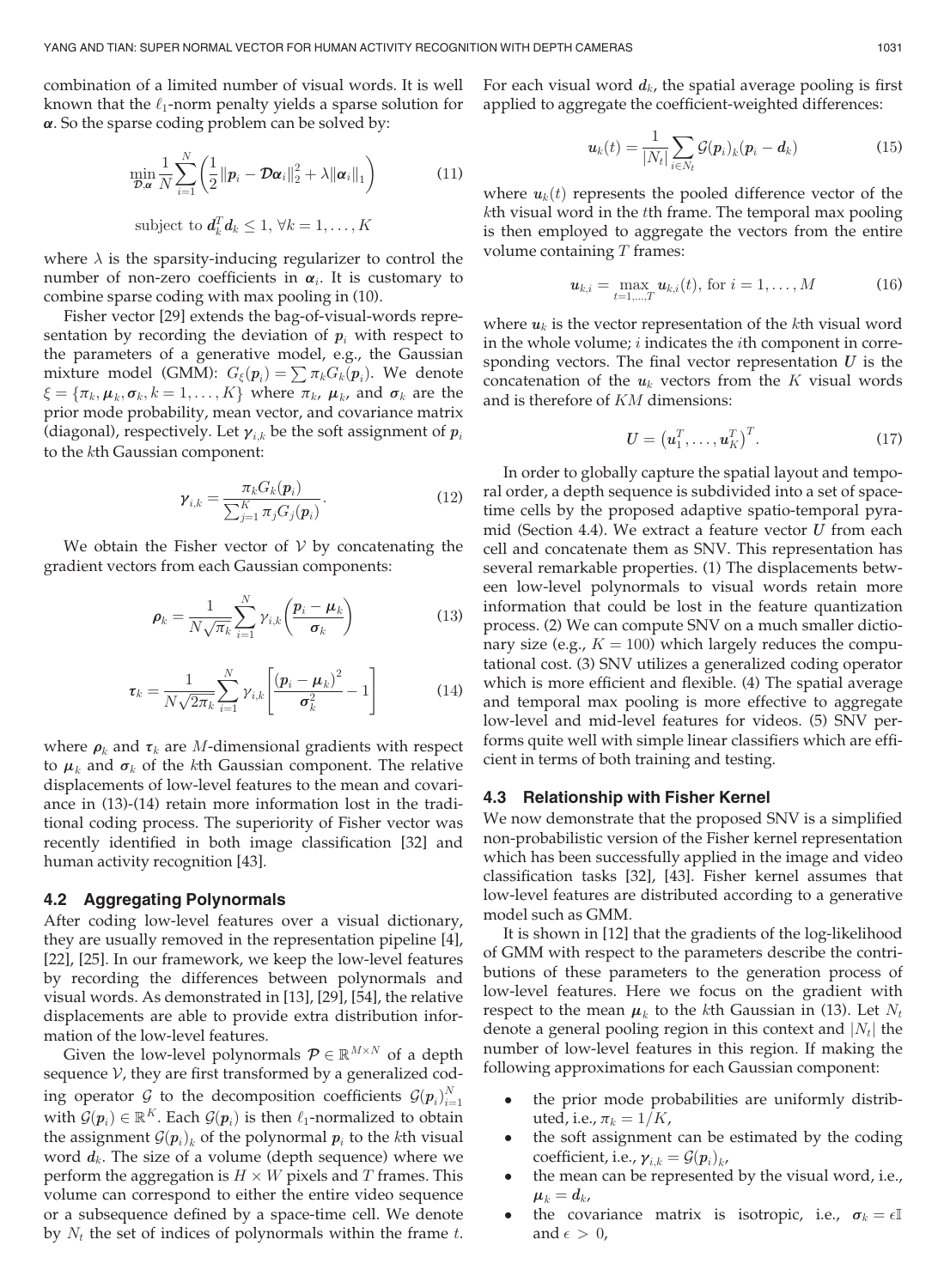

Fig. 2. Comparison between the traditional (top) and our proposed (bottom) spatial grids. We place the  $4 \times 3$  spatial grid on the largest bounding box of the human body instead of the entire frame.

we can simplify (13) to

$$
\rho_k \propto \frac{1}{|N_t|} \sum_{i \in N_t} \mathcal{G}(\boldsymbol{p}_i)_k (\boldsymbol{p}_i - \boldsymbol{d}_k).
$$
 (18)

If comparing (15) and (18), we find that the two representations are in the same form. A generalized coding operator  $G$  can be utilized in the proposed framework, while GMM is used in the Fisher kernel representation. We choose a general coding approach over GMM in our aggregation scheme because it is more efficient to compute the centers (i.e., the visual dictionary), in particular, it was recently demonstrated in [3] that a reasonably good visual dictionary can be created by some simple methods, for instance, random sampling from a training set. In addition, our empirical evaluations demonstrate that the representation based on a general coding approach achieves improved or competitive recognition results.

In image search and retrieval, the vector of locally aggregated descriptors (VLAD) [13] was proposed to encode descriptors with respect to the visual words that they are quantized to. VLAD can be seen as a simplified version of the Fisher kernel representation as well. However, SNV differs from VLAD in the three main aspects. First, the aggregation scheme in SNV is based on a general coding approach which can be hard assignment, (local) soft assignment, or sparse coding. In contrast, VLAD only hinges on hard assignment. So the aggregation technique in VLAD can be treated as a special case in our framework. Second, the difference vectors of SNV in (15) are weighted by the coding coefficients, while no weighting is used in VLAD. Third, SNV applies both spatial average pooling and temporal max pooling in (15–16), conversely, difference vectors are simply summed up in VLAD.

#### 4.4 Adaptive Spatio-Temporal Pyramid

The aforementioned representation of polynormals is orderless and therefore ignores the spatial layout and temporal order of a depth sequence, which could have conveyed discriminative information for human activity recognition. The dominant approach of incorporating the spatial and temporal information is the spatio-temporal pyramid [17], which repeatedly partitions a video sequence into a set of spacetime cells through a coarse-to-fine manner. Each cell is then



Fig. 3. The frame index and associated motion energy used to build the adaptive temporal pyramid. The temporal segments are generated by repeatedly and evenly subdividing the normalized motion energy axis instead of the time axis.

represented independently and the cell-level histograms  $h_i$ are finally concatenated into the video-level histogram z as in (4-5). Here we propose an adaptive spatio-temporal pyramid to retain the spatio-temporal cues in a more flexible way.

In the spatial dimensions, we place a  $n_H \times n_W$  grid to capture the spatial layout. Since the depth maps greatly facilitate human detection and segmentation, we put the spatial grid on the largest bounding box of a human body across the whole video sequence, instead of on the entire frame as commonly used in traditional pyramid methods [17], [27], [38]. This makes each cell contain more foreground information as shown in Fig. 2.

In the temporal dimension, a pyramid based representation was introduced by Laptev et al. [17] to take into account the rough temporal order of a video sequence. It was also widely employed in depth sequences [27], [42] to incorporate cues from the temporal context. In these methods, a video sequence (either color or depth) is repeatedly and evenly subdivided into a series of temporal segments where the descriptor-level statistics are pooled. However, different people could have varied motion speed or frequency even when they are performing the same action. It is therefore inflexible to handle these variations by evenly subdividing a video along the time axis. In addition, it is more desirable to pool the low-level features within the similar action modes which usually contain the neutral, onset, apex, and offset statuses [9]. In order to deal with these difficulties, we propose the adaptive temporal pyramid based on the motion energy.

Given a depth sequence, we first project the *i*th frame  $I^i$ onto three orthogonal planes to obtain the projected maps  $I_v^i, v \in \{1, 2, 3\}$ . The difference between two consecutive<br>mans is then thresholded to generate a hinary man. We maps is then thresholded to generate a binary map. We compute the motion energy by accumulating the summations of non-zero elements of the binary maps as:

$$
\varepsilon(i) = \sum_{v=1}^{3} \sum_{j=1}^{i-1} \text{sum} \left( \left| I_v^{j+1} - I_v^j \right| > \eta \right) \tag{19}
$$

where  $\varepsilon(i)$  is the motion energy of the *i*th frame;  $\eta$  is the threshold; sum $(\cdot)$  returns the summation of non-zero elements in a binary map. The motion energy of a frame reflects its relative motion status with respect to the entire activity.

As shown in Fig. 3, our proposed motion energy based adaptive temporal pyramid evenly subdivides the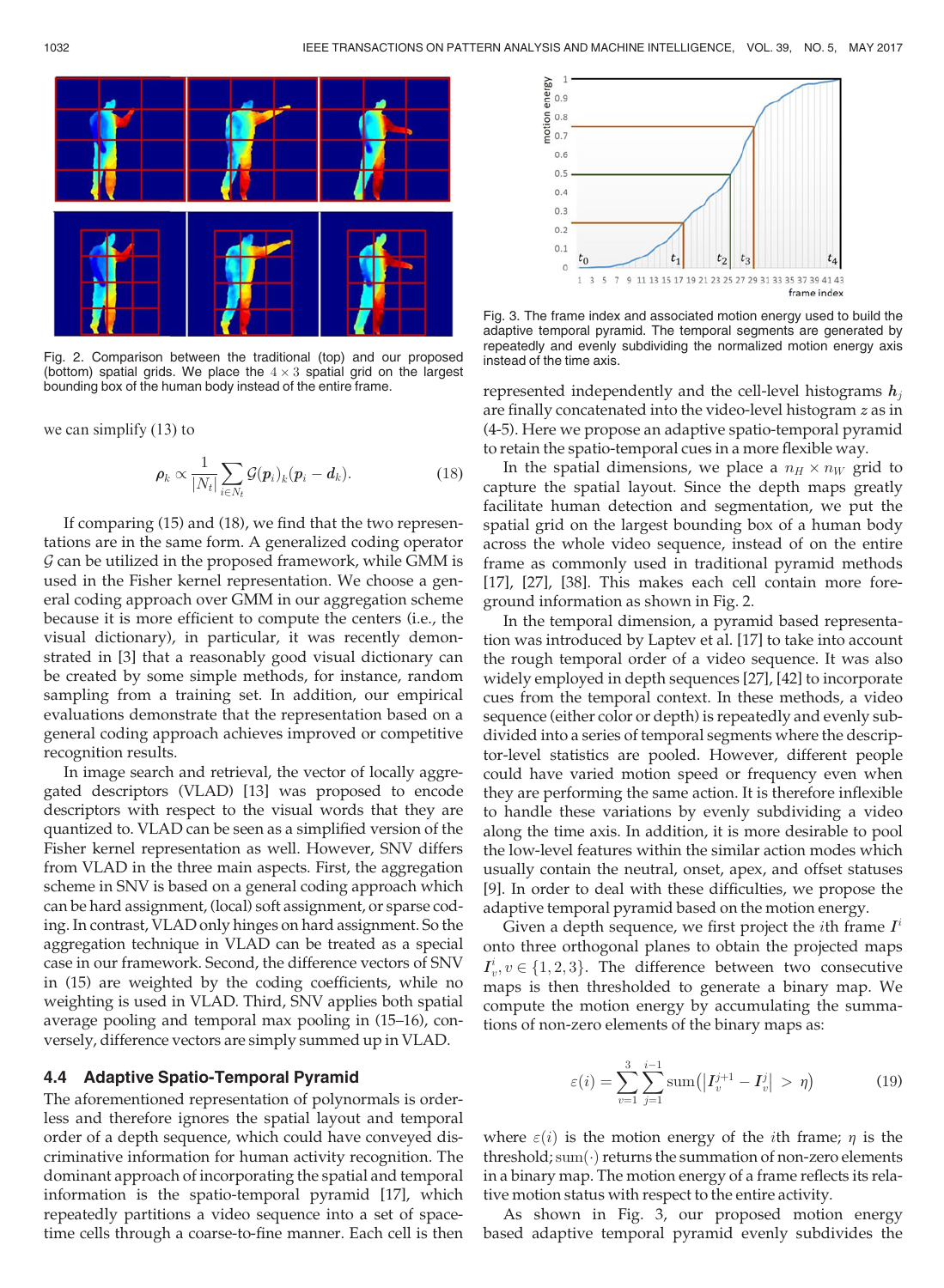

Fig. 4. SNV based on the skeleton joint trajectory. The trajectory-aligned volume is subdivided into a set of space-time cells according to the adaptive spatio-temporal pyramid. Each cell generates a feature vector of SNV by the spatial average pooling and temporal max pooling.

normalized motion energy axis into several temporal segments, whose corresponding frame indices are used to partition a video. In this paper, we use a three-level temporal pyramid as illustrated in this figure:  $\{t_0t_4\}$ ,  $\{t_0t_2, t_2t_4\}$ , and  $\{t_0t_1, t_1t_2, t_2t_3, t_3t_4\}$ . Together with the spatial grid, our adaptive spatio-temporal pyramid in total generates  $n_H \times n_W \times 7$  space-time cells.

## 4.5 Joint Trajectory Aligned SNV

While the framework discussed above operates on the entire depth sequence, our approach is also flexible to combine with the recovered skeleton joints [34] to compute SNV by using each joint trajectory. This is useful in the scenario where people significantly change their spatial locations in a depth video. The aggregation process is the same as the earlier discussion, except the pooling region is based on the spatio-temporal volume aligned around each joint trajectory. It was also shown in the dense trajectories [38] that descriptors aligned with trajectories were superior to those computed from straight cuboids.

As shown in Fig. 4, the volume aligned with a joint trajectory can be viewed as a single video sequence with  $T$  frames and each frame has  $H \times W$  pixels. We apply the adaptive spatio-temporal pyramid on this volume to obtain  $n_H \times n_W \times 7$  space-time cells. In each cell, we use the same aggregation scheme, i.e., spatial average pooling and temporal max pooling of the coefficient-weighted difference vectors as in (15-16). These vectors computed from all the space-time cells are concatenated as the joint trajectory aligned SNV. We in the end combine the SNVs aligned with all the joint trajectories as the final representation of a depth sequence.

We summarize the outline of computing SNV of a depth sequence in Algorithm 1. The depth sequence  $\mathcal V$  can be either a whole video sequence or a volume aligned with a joint trajectory. The coding operator  $G$  applied in the aggregation is a general coding approach which can be hard assignment in (6), soft assignment in the global version of (8), local soft assignment in (8-9), or sparse coding in (11). The set of spacetime cells V are determined by the proposed motion energy based adaptive spatio-temporal pyramid.

| <b>Algorithm 1.</b> Computation of SNV |                                                                    |  |
|----------------------------------------|--------------------------------------------------------------------|--|
|                                        | <b>Input:</b> a depth sequence $V$                                 |  |
|                                        | a coding operator $\mathcal G$                                     |  |
|                                        | a dictionary $\mathcal{D} = (d_k)_{k=1}^K$                         |  |
|                                        | a set of space-time cells $V = \{v_i\}$                            |  |
|                                        | <b>Output: SNV</b>                                                 |  |
|                                        | 1 compute polynormals $\{p_i\}$ from $V$                           |  |
|                                        | 2 compute coefficients $\{\alpha_i\}$ of $\{p_i\}$ by $\mathcal G$ |  |
|                                        | 3 for space-time cell $i = 1$ to  V  do                            |  |
| 4                                      | for visual word $k = 1$ to K do                                    |  |
| 5                                      | $u_i^k$ : = spatial average pooling and temporal                   |  |
|                                        | max pooling of $\alpha_{i,k}(p_i - d_k)$ , where $p_i \in v_i$     |  |
| 6                                      | end                                                                |  |
|                                        | $\bm{U}_i := (\bm{u}_i^1, \dots, \bm{u}_i^K)$                      |  |
|                                        | 8 end                                                              |  |
|                                        | 9 SNV := $(U_1, \ldots, U_{ V })$                                  |  |

# 5 EXPERIMENTAL RESULTS

In this section we extensively evaluate the proposed approach on four public benchmark datasets: MSRAction3D [20], MSRGesture3D [40], MSRActionPairs3D [27], and MSRDailyActivity3D [41]. In all experiments, we set the adaptive spatio-temporal pyramid to be of  $4 \times 3 \times 7$  space-time cells in height, width, and time, respectively. We employ LIBLINEAR [7] as the linear SVM solver. Our method is extensively compared to the depth-based approaches. The methods designed for color videos are not included in our comparisons because they have been widely shown to be unsuited for depth sequences. Experimental results demonstrate that our algorithm significantly outperforms the state-of-the-art methods on the four benchmark datasets. Our source code of computing SNV is available online at http://media-lab.engr.ccny. cuny.edu/data-code/.

## 5.1 Evaluation of SNV Parameters

Our systematic evaluations of the parameters and settings in SNV are conducted on the MSRAction3D dataset. In these evaluations, the sparse coding approach in (11) is used as the coding operator  $G$ , and the number of visual words is empirically set to  $K = 100$ . We observe that the recognition accuracy is quite stable with respect to  $K$  ranging from 50 to 200. Note this number is order of magnitude smaller than the ones used in most visual recognition systems [11], [38].

Polynormal size. We first evaluate the effects of the size of local neighborhood  $\mathcal L$  to form a polynormal. As discussed in Section 3, the size of  $\mathcal L$  is determined by  $\mathcal L_x \times \mathcal L_y \times \mathcal L_t$ . Fig. 5 shows the recognition accuracies of SNV built by different sizes of  $\mathcal L$ . If no local temporal information is embedded in the polynormal, i.e.,  $\mathcal{L}_t = 1$ , increasing the spatial size of  $\mathcal L$  improves the performance, e.g., from  $1 \times 1 \times 1$ ,  $3 \times 3 \times 1$ , to  $5 \times 5 \times 1$ . This benefits from the correlated local geometric cues provided by the spatial neighborhood of the extended normals. When  $\mathcal{L}_x$  and  $\mathcal{L}_y$  are fixed, the recognition results with  $\mathcal{L}_t > 1$  outperforms the ones with  $\mathcal{L}_t = 1$ , e.g., the recognition accuracy of  $3 \times 3 \times 3$  is much higher than the one of  $3 \times 3 \times 1$ . In addition, the overall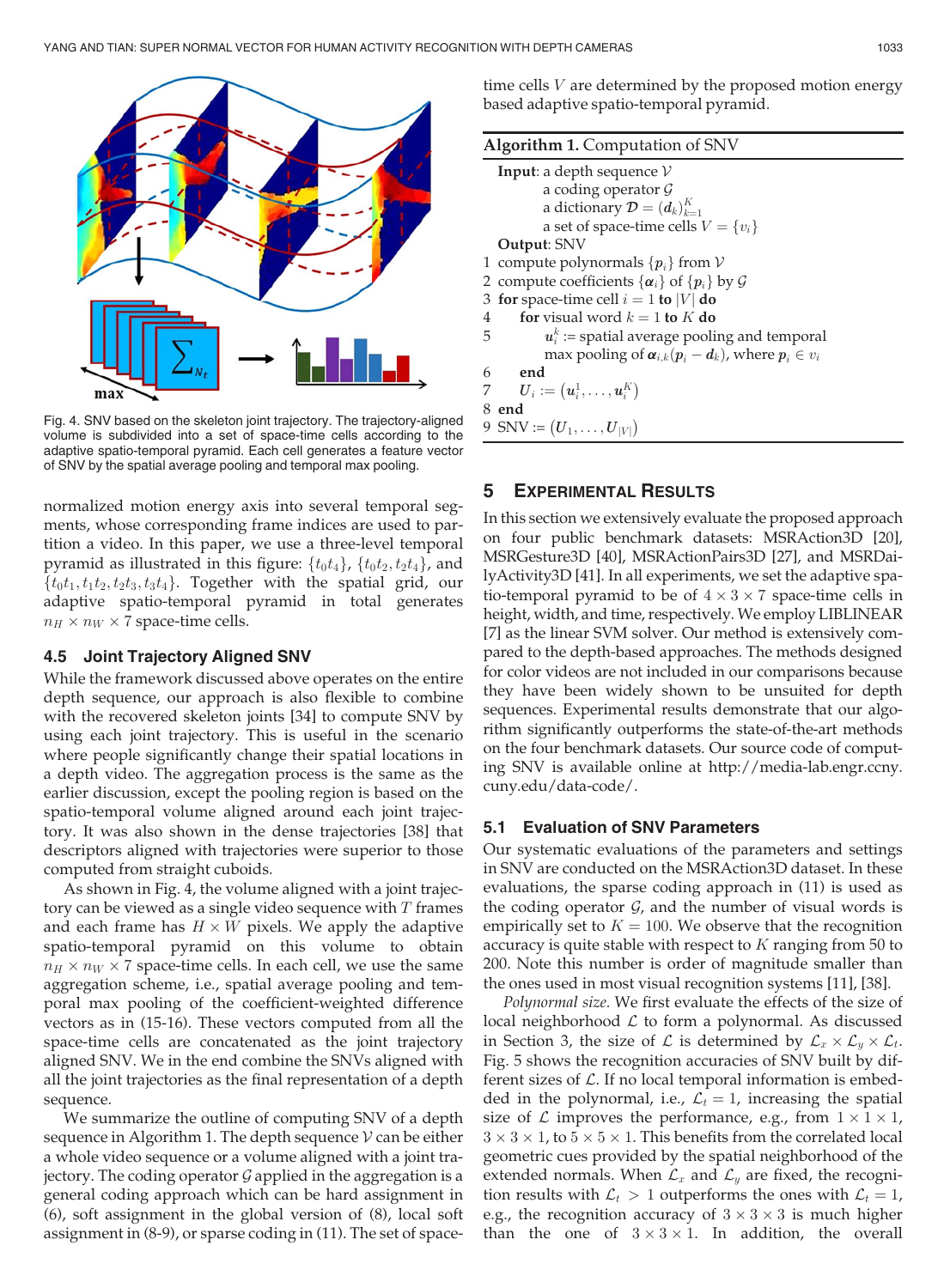

Fig. 5. Recognition accuracies (%) of SNV using different sizes  $\mathcal{L}_x\mathcal{L}_y\mathcal{L}_t$ of a local spatio-temporal neighborhood  $\mathcal L$  to form the polynormal.

performance of polynormal is superior to that of individual normal. This shows that the jointly encoded spatial and temporal cues in the polynormal are powerful to characterize the low-level motion and shape information. In the following experiments, we employ the  $3 \times 3 \times 3$  local neighborhood  $\mathcal L$  to form the polynormals.

Pooling strategy. We apply the spatial average pooing and temporal max pooling to aggregate the low-level polynormals, where spatial pooling is local (from one frame) and temporal pooling is global (across whole video). The spatial average pooling in (15) summarizes the coefficient-weighted difference vectors within each depth map. This spatial pooling in local averages the low-level elementary information to mitigate noise. The temporal max pooling in (16) records the best response of the intermediate representations from each frame. This temporal pooling in global spotlights the midlevel leading cues to reinforce discrimination. Other pooling combinations will impair these effects, e.g., max pooling in spatial amplifies noise and average pooling in temporal undermines discrimination. This design can be also validated from the evaluation results. Fig. 6 compares the performances of different combinations of spatial/temporal and average/ max poolings. As demonstrated in this figure, the proposed pooling strategy significantly outperforms others. Hence the appropriate choice of pooling strategy in spatial and temporal is vital to obtain effective feature representations for video sequences.

Adaptive pyramid. We compare the performance of the proposed adaptive spatio-temporal pyramid to the traditional



Fig. 6. Recognition accuracies (%) of SNV with different combinations of spatial (S) / temporal (T) and average (Ave) / max (Max) pooling.



Fig. 7. Comparison of recognition accuracies (%) between the proposed adaptive spatio-temporal pyramid based on motion energy and the traditional pyramid based on time.

spatio-temporal pyramid in Fig. 7. Our adaptive pyramid subdivides a video sequence according to the motion energy in (19) which describes the relative status of a depth frame with respect to the whole activity, while the traditional pyramid makes segments based on the time. As demonstrated in the figure, the two methods have the same performance in level-1 since they both operate on the same temporal segment which is the entire video sequence. In level-2 and level-3, our motion energy based approach largely outperforms the traditional time based method. When the three levels are combined into the pyramid representation, our adaptive pyramid achieves over 1:8 percent improvement to the traditional pyramid. This evaluation result demonstrates that the proposed adaptive pyramid is better adapted to handle the motion variations and capture the global temporal order.

Computational complexity. To analyze the computational complexity of SNV, we compute SNV from 191 depth sequences with the resolution of  $320 \times 240$  pixels. These video clips correspond to a total of 7,776 frames. We report the run time using MATLAB on a desktop with 2.13 GHz CPU and 24G RAM. With intention of having an explicit comparison of various steps, the adaptive pyramid is not considered in this evaluation. The average computational speed is 0.2 frames per second. Fig. 8 shows the percentage of time spent on each major step in the computation of SNV.



Fig. 8. Percentage of the time spent on each major step in computing SNV with the default parameter setting.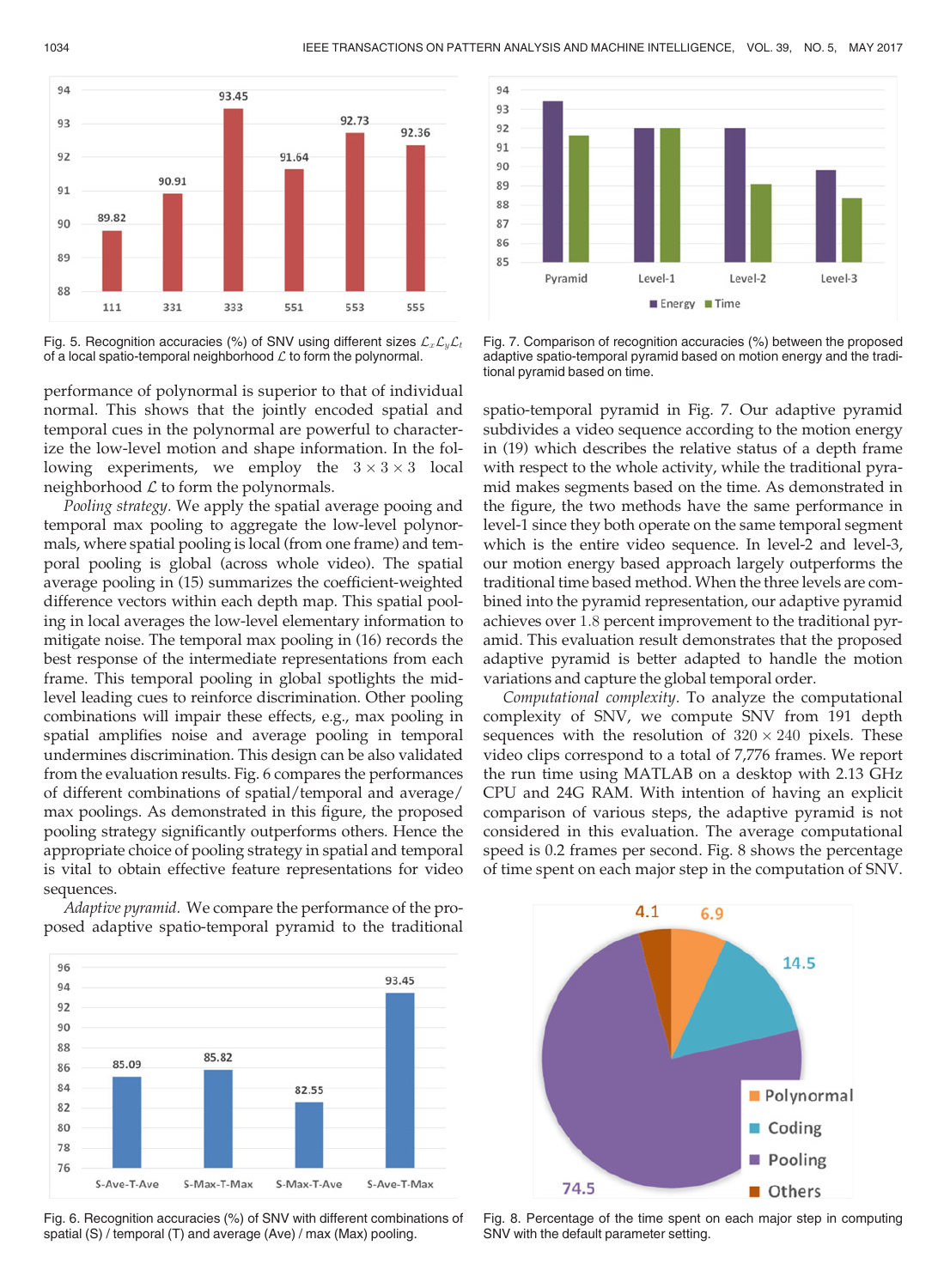TABLE 1 Recognition Accuracy Comparison on the MSRAction3D Dataset

| Method                            | Accuracy |
|-----------------------------------|----------|
| Bag of 3D Points [20]             | 74.70%   |
| <b>HOJ3D</b> [46]                 | 79.00%   |
| EigenJoints [50]                  | 82.30%   |
| <b>STOP</b> [37]                  | 84.80%   |
| Random Occupancy Pattern [40]     | 86.50%   |
| Actionlet Ensemble [42]           | 88.20%   |
| Depth Motion Maps [49]            | 88.73%   |
| Histogram of Depth Gradients [31] | 88.82%   |
| <b>HON4D</b> [27]                 | 88.89%   |
| <b>DSTIP</b> [47]                 | 89.30%   |
| Lie Group [36]                    | 89.48%   |
| Pose Set [44]                     | 90.00%   |
| Efficient Pose [6]                | 90.10%   |
| Moving Pose [53]                  | 91.70%   |
| SNV-Hard                          | 90.91%   |
| SNV-Soft                          | 90.55%   |
| SNV-LocalSoft                     | 93.45%   |
| SNV-Sparse                        | 93.45%   |

The pooling process which involves spatial-average and temporal-max pooling takes most of the time with 74.5 percent. The sparse coding process is the second most timeconsuming step with 14.5 percent. It only takes 6.9 percent to compute polynormals. The run time can be improved by reducing the densely sampled cloud points or replacing sparse coding in (11) with a more computationally efficient coding approach, e.g., hard assignment in (6) or local soft assignment in (8-9).

In the following, we extensively compare and analyze the performances of SNV and the state-of-the-art methods on the four benchmark datasets. We use SNV-Hard, SNV-Soft, SNV-LocalSoft, and SNV-Sparse in the experiments to indicate SNV based on hard assignment, soft assignment, local soft assignment, and sparse coding in the general coding operator  $G$ , respectively.

## 5.2 Results on MSRAction3D Dataset

The MSRAction3D [20] is an action dataset of depth sequences captured by a depth camera. It contains 20 action categories: high arm wave, horizontal arm wave, hammer, hand catch, forward punch, high throw, draw x, draw tick, draw circle, hand clap, two hand wave, side boxing, bend, forward kick, side kick, jogging, tennis swing, tennis serve, golf swing, and pick & throw. Each action is performed two or three times by 10 subjects facing the camera. These 20 action categories are selected in the context of gaming and cover a variety of motions related to arms, legs, torso, etc.

In order to facilitate a fair comparison, we follow the same experimental setting as [42]. As shown in Table 1, SNV-Hard and SNV-Soft improves the accuracy over most existing methods. SNV-Sparse and SNV-LocalSoft both achieve the accuracy of 93.45 percent which significantly outperforms the previous methods. This demonstrates that local soft assignment and sparse coding provide more discriminative weighted coefficients in (15) than hard assignment and soft assignment on this task. If we only keep the first level, i.e.,  $\{t_0t_4\}$  in Fig. 3, of the adaptive temporal pyramid, the accuracy decreases to 92.00 percent. This validates that the



Fig. 9. Confusion matrix of SNV on the MSRAction3D dataset. This figure is better viewed on screen.

recognition performance could benefit from the temporal cues in the global context. We also compute the Fisher vector representation of our proposed polynormal. It achieves an accuracy of 92.73 percent, 0.72 percent inferior to SNV. We conjecture this improvement is due to the robust coding coefficient and simplified clustering estimation. The confusion matrix of SNV-Sparse is displayed in Fig. 9. Our approach performs very well on most action categories. The recognition errors occur on very similar actions, e.g., hand catch and high throw, draw circle and draw tick.

We compare the performance of SNV with other published results in Table 1. The methods solely based on skeleton joints are vulnerable to the errors of recovered joints due to severe self-occlusions. So the model in [44] selects the best-k joint configurations which largely remove inaccurate joints. The approach in [53] makes use of pose, speed, and acceleration of skeleton joints. It is able to perform oneshot learning and low-latency recognition. While still inferior to our approach, the methods in [37], [40], [42] improve the results over [46], [50] because cloud points are more resistant to occlusions and provide additional shape and appearance cues compared to skeleton joints. SNV outperforms HON4D [27] by 4.56 percent, though both methods are based on the extended surface normals. This is mainly because (1) polynormals obtain more discriminative local motion and appearance information than individual normals; (2) the coding operator is more robust than the polychoron and learned projectors; (3) our aggregation scheme, i.e., spatial average pooling and temporal max pooling of weighted difference vectors, is more representative than the simple summation of inner production values; (4) the adaptive pyramid is more flexible than the uniform cells to capture the global spatio-temporal cues.

## 5.3 Results on MSRGesture3D Dataset

The MSRGesture3D [40] is a dynamic hand gesture dataset of depth sequences captured by a depth camera. It contains 12 dynamic hand gestures defined by the American Sign Language (ASL) including where, store, pig, past, hungry, green, finish, blue, bathroom, z, j, and milk. Most of these hand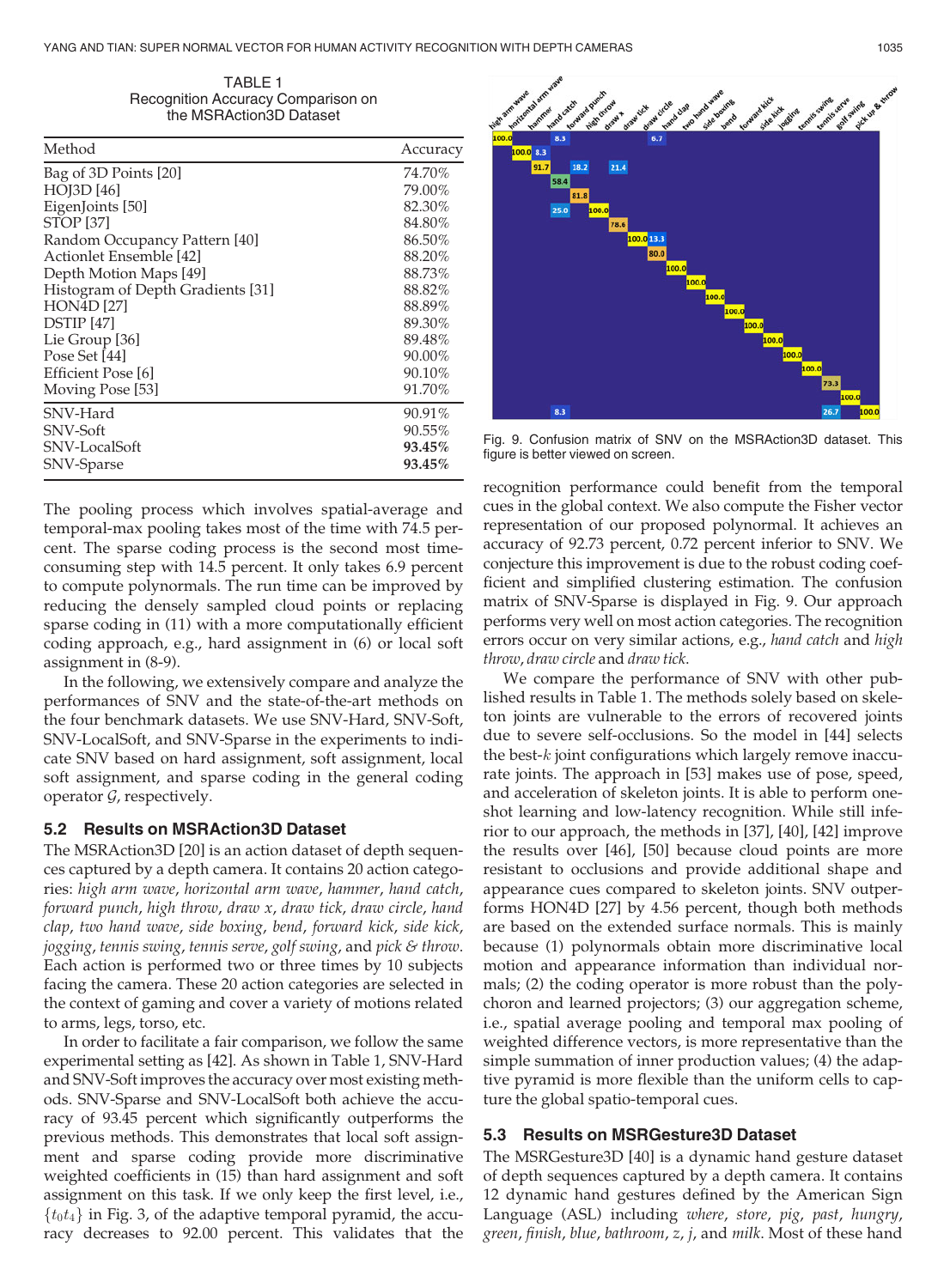| TABLE 2                            |  |
|------------------------------------|--|
| Recognition Accuracy Comparison on |  |
| the MSRGesture3D Dataset           |  |

| Method                            | Accuracy |
|-----------------------------------|----------|
| Action Graph on Occupancy [15]    | 80.50%   |
| Action Graph on Silhouette [15]   | 87.70%   |
| Random Occupancy Pattern [40]     | 88.50%   |
| Depth Motion Maps [49]            | 89.20%   |
| <b>HON4D [27]</b>                 | 92.45%   |
| <b>HOG2</b> [28]                  | 92.64%   |
| Histogram of Depth Gradients [31] | 92.76%   |
| SNV-Hard                          | 94.58%   |
| SNV-Soft                          | 91.50%   |
| SNV-LocalSoft                     | 94.44%   |
| SNV-Sparse                        | 94.74%   |

gestures are performed with one hand except store and finish with two hands. Each dynamic hand gesture is performed two or three times by 10 subjects. Compared to static hand gestures, both motion and shape convey semantics in dynamic hand gestures. Due to the articulated nature of hand structure, this dataset presents strong self-occlusions.

The leave-one-out cross-validation scheme as [40] is used in our evaluation. As shown in Table 2, SNV-Hard, SNV-LocaSoft, and SNV-Sparse obtain the comparable and stateof-the-art results which outperform previous methods. We argue that the inferiority of SNV-Soft is due to the neglect of the underlying manifold structure of low-level polynormals in the global soft assignment of (8). The polynormal based Fisher vector achieves an accuracy of 95.83 percent, but with the cost of much higher computational complexity. GMM in Fisher vector is probably able to model polynormal distribution well in hand gestures which have less variations than human actions. The confusion matrix of SNV-Sparse is displayed in Fig. 10. Our approach performs well on most dynamic gestures. Most confusions occur in recognizing the gesture green which shares very similar motions to j only with different fingers. Since the estimation of hand skeleton joints is not available, the joint-based methods [36], [44], [50], [53] cannot be used in this application.

## 5.4 Results on MSRActionPairs3D Dataset

The MSRActionPairs3D [27] is a paired-activity dataset of depth sequences captured by a depth camera. It contains 12 activities (i.e., six pairs): pick up a box, put down a box, pull a chair, push a chair, wear a hat, take off a hat, take on a backpack, take off a backpack, stick a poster, remove a poster, lift a box, and place a box. Each activity is performed three times by 10 subjects. This dataset is collected to mainly investigate how the temporal information influences recognition results and how the motion and shape cues are correlated in human activities.

We follow the same evaluation setup as [27] in our experiment. As shown in Table 3, SNV-Hard and SNV-Sparse achieve the state-of-the-art accuracies. It is interesting to observe that SNV based on the simple coding operator of hard assignment in  $(6)$  obtains this excellent performance. The polynormal based Fisher vector obtains an accuracy of 98.33 percent. These promising results benefit from our robust modeling of the temporal information. In the framework of SNV, the chronological orders are embedded in three levels. In the low-level, the extended surface normal



Fig. 10. Confusion matrix of SNV on the MSRGesture3D dataset. This figure is better viewed on screen.

in (1) incorporates the temporal deviation between adjacent frames. In the mid-level, the polynormal in Fig. 1 further encodes the local temporal cues. In the high-level, the adaptive temporal pyramid in Fig. 3 captures the global temporal order. If no adaptive temporal pyramid is used, SNV-Sparse still achieves an accuracy of 97.78 percent. This further demonstrates that the local temporal cues enclosed in the polynormal already well reflect the chronological orders. It is therefore crucial to capture the temporal information in order to distinguish the activities with similar motions but different chronological orders.

Comparisons to other methods are shown in Table 3. The skeleton feature [42] involves pair-wise difference of joint positions within each frame. The LOP feature [42] is used to characterize the shape. It counts the number of cloud points falling into each spatial grid of a depth subvolume. No temporal information is encoded in the two features. In the depth motion maps [49], depth sequences are collapsed onto three projected maps where temporal orders are eliminated. These methods therefore suffer the inner-paired confusions. The skeleton and LOP features equipped with a uniform temporal pyramid improve the recognition result as the global temporal order is incorporated. However, this

TABLE 3 Recognition Accuracy Comparison on the MSRActionPairs3D Dataset

| Method                            | Accuracy |
|-----------------------------------|----------|
| Skeleton + LOP [42]               | 63.33%   |
| Depth Motion Maps [49]            | 66.11%   |
| Histogram of Depth Gradients [31] | 74.40%   |
| Skeleton + LOP + Pyramid [42]     | 82.22%   |
| <b>HON4D [27]</b>                 | 96.67%   |
| <b>MMTW</b> [45]                  | 97.22%   |
| SNV-Hard                          | 100.00%  |
| SNV-Soft                          | 93.33%   |
| SNV-LocalSoft                     | 96.67%   |
| SNV-Sparse                        | 98.89%   |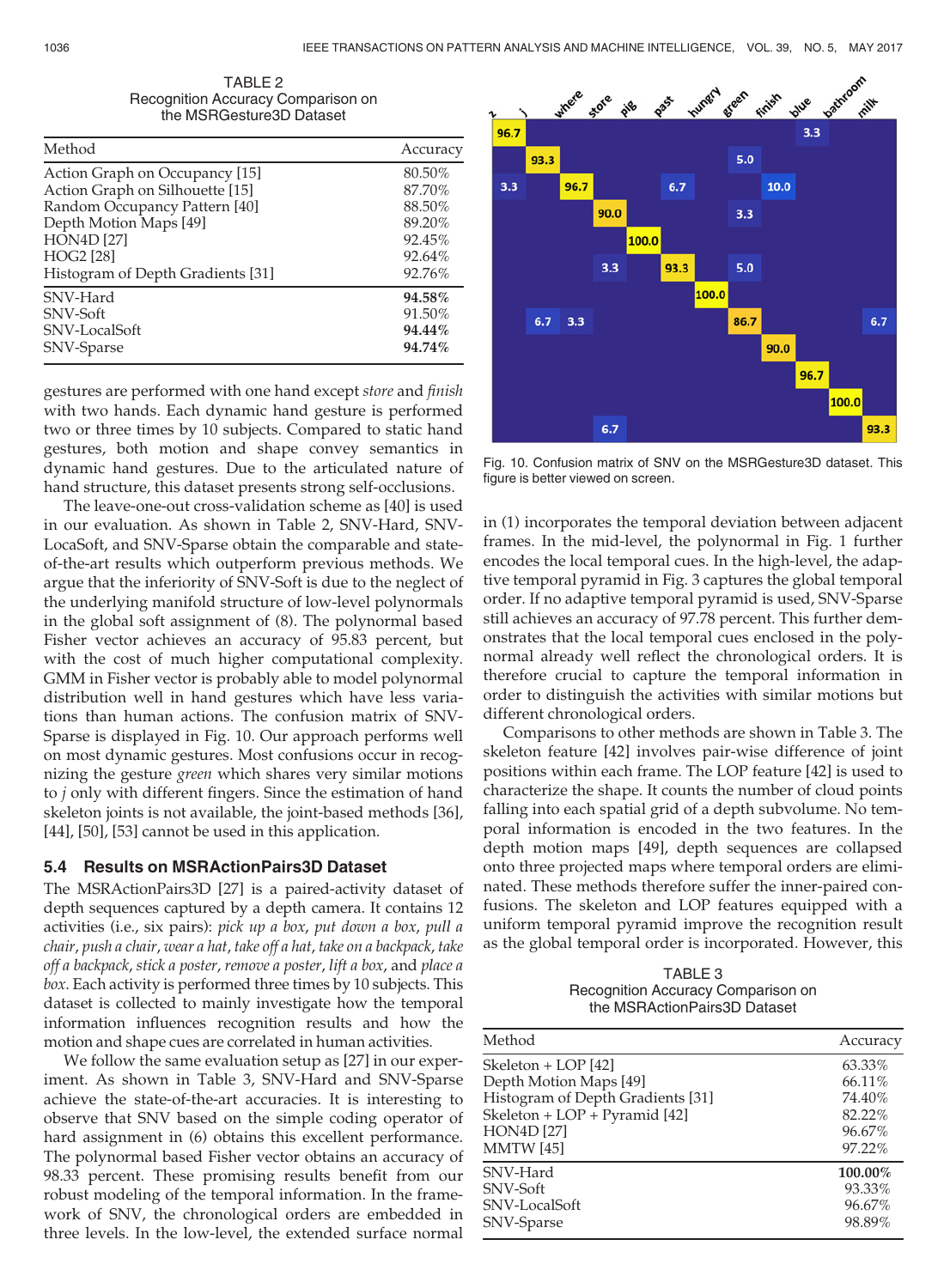

Fig. 11. Confusion matrix of SNV on the MSRDailyActivity3D dataset. This figure is better viewed on screen.

result is still significantly inferior to ours. Because of the high recognition accuracy, the confusion matrix on this dataset is omitted.

#### 5.5 Results on MSRDailyActivity3D Dataset

The MSRDailyActivity3D [42] is a daily activity dataset of depth sequences captured by a depth camera. It includes 16 daily activities performed by 10 subjects: drink, eat, read book, call cellphone, write, use laptop, vacuum clean, cheer up, sit still, toss paper, play game, lie down, walk, play guitar, stand up, and sit down. Each subject performs each activity twice, one in standing position and the other in sitting position. Compared to the other three datasets, people in this dataset present large spatial and scaling changes. Moreover, most activities involve human-object interactions.

In order to handle the large spatial and scaling variations, we employ the joint trajectory aligned SNV on this dataset. Each joint is tracked through the whole depth sequence. A support region or depth patch is associated with each joint in each frame. Since the depth value inversely changes with the object size, we set an adaptive size  $s/z$  to each depth patch, where  $s = 300,000$  is a scaling factor and  $z$  is the depth value of a joint in the current frame. Unlike the fixed patch size, the adaptive size is more robust to handle the spatial and scaling variations. So the patch size in Fig. 4 is not necessary to be consistent. We compute SNV and joint differences for each joint trajectory. The actionlet ensemble model [41] is then employed to combine the features from multiple joint trajectories.

We follow the same experimental setting as [42] and obtain the state-of-the-art accuracy of 86.25 percent. The confusion matrix of SNV-Sparse is displayed in Fig. 11. Most recognition errors occur in those almost still activities, e.g., read book, write, and use laptop, which contain very subtle motions. Since most daily activities involve human-object interactions, this dataset can be also used to evaluate how the motion and shape characteristics are correlated. It would be insufficient to capture the motion or shape information

| TABLE 4                            |
|------------------------------------|
| Recognition Accuracy Comparison on |
| the MSRDailyActivity3D Dataset     |

| Method                            | Accuracy |
|-----------------------------------|----------|
| LOP [42]                          | 42.50%   |
| Depth Motion Maps [49]            | 43.13%   |
| EigenJoints [50]                  | 58.10%   |
| Joint Positions [42]              | 68.00%   |
| NBNN + Parts + Time [33]          | 70.00%   |
| RGGP [21]                         | 72.10%   |
| Efficient Pose [6]                | 73.10%   |
| Moving Pose [53]                  | 73.80%   |
| Histogram of Depth Gradients [31] | 74.45%   |
| Local HON4D [27]                  | 80.00%   |
| Actionlet Ensemble [42]           | 85.75%   |
| SNV-Hard                          | 85.62%   |
| SNV-Soft                          | 81.25%   |
| SNV-LocalSoft                     | 85.00%   |
| SNV-Sparse                        | 86.25%   |

independently because some activities share quite similar motion cues but present distinct shape properties. SNV jointly encodes local motions and geometric shapes in the polynormals which further reflects the co-occurrence of human motions and object shapes. Accuracy of Fisher vector equipped with spatio-temporal pyramid is 76.88 percent which is 9.37 percent inferior to our best result. This demonstrates the advantages of our proposed feature aggregation method and the aligned joint trajectory strategy.

Table 4 shows the performance comparison of the proposed method to the previous ones. Note: an accuracy of 88.20 percent was reported in [47]. However, four activities with less motion (i.e., sit still, read books, write on paper, and use laptop) were excluded in their experiments. The holistic approach [49] suffers the non-aligned sequences. The methods [21], [33], [42], [50], [53] based on either motion or shape information alone are significantly inferior to our approach and the ones [27], [42] that jointly model the two cues.

# 6 CONCLUSION

We present a novel framework to recognize human activities from video sequences captured by depth cameras. We have proposed the low-level feature of polynormal to jointly model the local motion and shape cues. A new aggregation scheme is proposed by a general coding operator, as well as spatial average pooling and temporal max pooling of the coefficient-weighted differences between polynormals and visual words. We have introduced the motion energy based adaptive spatial-temporal pyramid which can be better adapted to retain the spatial layout and temporal orders. Our proposed framework is also flexible to be used in the joint trajectory aligned depth sequence. This is well suited in the scenarios where significant spatial and scaling variations present. Our approach is extensively evaluated on four public benchmark datasets and compared to a number of state-of-the-art methods. Experimental results demonstrate that our approach significantly outperforms previous methods on these datasets. The future work will focus on exploiting the complementary information and fusing multiple features from both color and depth channels for more advanced representations.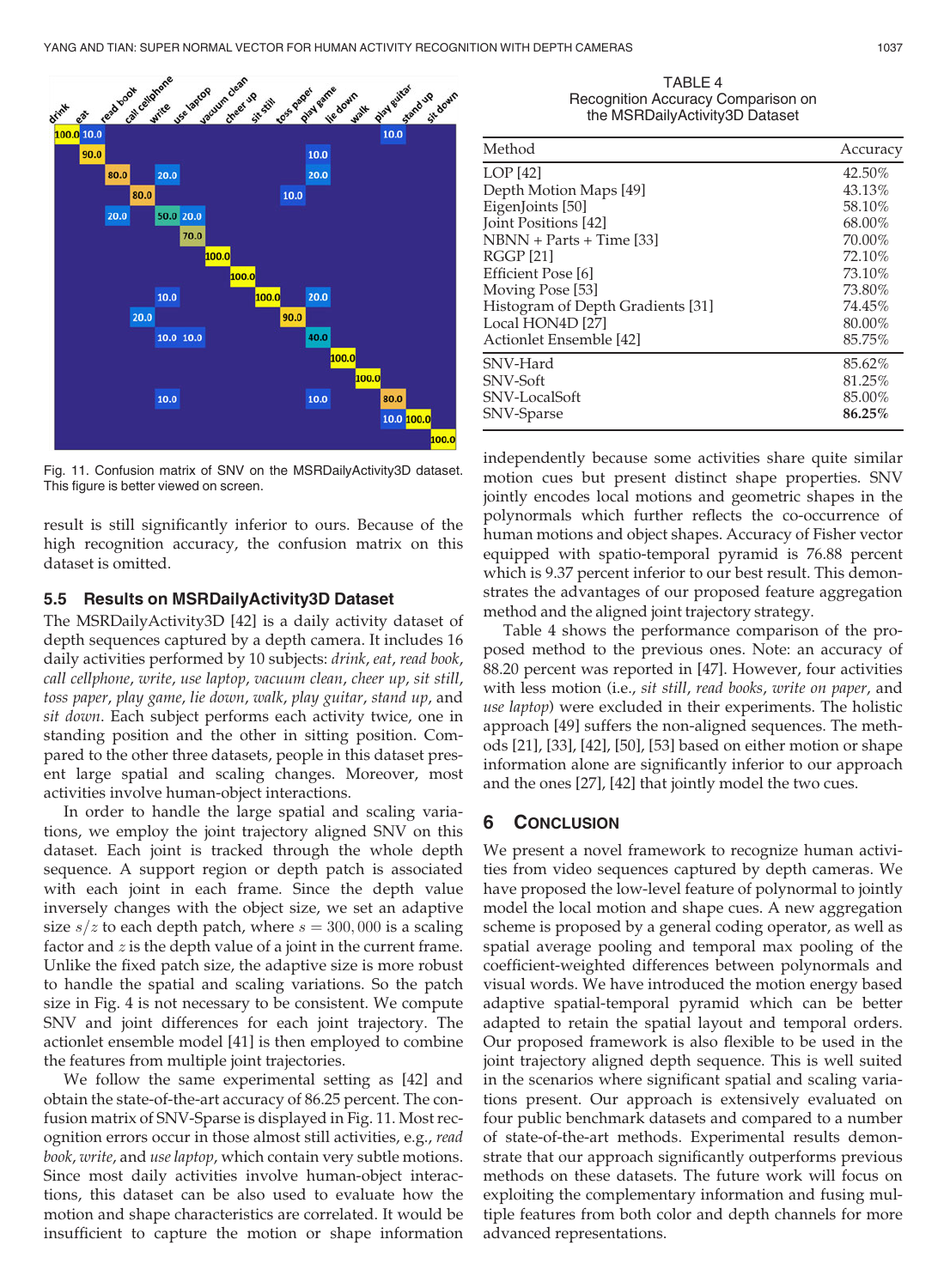## ACKNOWLEDGMENTS

This work was supported in part by US National Science Foundation Grants EFRI-1137172 and IIS-1400802.

## **REFERENCES**

- [1] S. Bhattacharya, M. Kalayeh, R. Sukthankar, and M. Shah, "Recognition of complex events: Exploiting temporal dynamics between underlying concepts," in Proc. IEEE Conf. Comput. Vis. Pattern Recog., 2014, pp. 2243–2250.
- [2] Y. Boureau, F. Bach, Y. LeCun, and J. Ponce, "Learning mid-level features for recognition," in Proc. IEEE Conf. Comput. Vis. Pattern Recog., 2010, pp. 2559–2566.
- [3] A. Coates and A. Ng, "The importance of encoding versus training with sparse coding and vector quantization," in Proc. 28th Int. Conf. Mach. Learn., 2011, pp. 921–928.
- [4] G. Csurka, C. Dance, L. Fan, J. Willamowski, and C. Bray, "Visual categorization with bags of keypoints," in Proc. ECCV Workshop Stat Learn. Compt. Vis., 2004.
- [5] P. Dollar, V. Rabaud, G. Cottrell, and S. Belongie, "Behavior recognition via sparse spatio-temporal features," in Proc. PETS, 2005, pp. 65–72.
- [6] A. Eweiwi, M. Cheema, C. Bauckhage, and J. Gall, "Efficient posebased action recognition," in Proc. 12th Asian Conf. Comput. Vis., 2014, pp. 428–443.
- [7] R. Fan, K. Chang, C. Hsieh, X. Wang, and C. Lin, "LIBLINEAR: A library for large linear classification," J. Mach. Learn. Res., 2008, pp. 1871–1874.
- [8] J. Gemert, C. Veenman, A. Smeulders, and J. Geusebroek, "Visual word ambiguity," IEEE Trans. Pattern Anal. Mach. Intell., vol. 32, no. 7, pp. 1271–1283, Jul. 2010.
- [9] H. Gunes and M. Piccardi, "Automatic temporal segment detection and affect recognition from face and body display," IEEE Trans. Syst., Man, Cybern. B, Cybern., vol. 39, no. 1, pp. 64–84, Feb. 2009.
- [10] S. Hadfield and R. Bowden, "Hollywood 3D: Recognizing actions in 3D natural scenes," in Proc. IEEE Conf. Comput. Vis. Pattern Recog., 2013, pp. 3398–3405.
- [11] Y. Huang, Z. Wu, L. Wang, and T. Tan, "Feature coding in image classification: A comprehensive study," IEEE Trans. Pattern Anal. Mach. Intell., vol. 36, no. 3, pp. 493–506, Mar. 2014.
- [12] T. Jaakkola and D. Haussler, "Exploiting generative models in discriminative classifiers," in Proc. Adv. Neural Inf. Process. Syst. II, 1998, pp. 487–493.
- [13] H. Jegou, M. Douze, C. Schmid, and P. Perez, "Aggregating local descriptors into a compact image representation," in Proc. IEEE Conf. Comput. Vis. Pattern Recog., 2010, pp. 3304–3311.
- [14] G. Johansson, "Visual perception of biological motion and a model for its analysis," Perception Psychophys., vol. PP-14, pp. 201– 211, 1973.
- [15] A. Kurakin, Z. Zhang, and Z. Liu, "A read-time system for dynamic hand gesture recognition with a depth sensor," in Proc. 20th Eur. Signal Process. Conf., 2012, pp. 1975–1979.
- [16] I. Laptev, "On space-time interest points," J. Int Comput. Vis., vol. 64, pp. 107-123, 2005.
- [17] I. Laptev, M. Marszalek, C. Schmid, and B. Rozenfeld, "Learning realistic human actions from movies," in Proc. IEEE Conf. Comput. Vis. Pattern Recog., 2008, pp. 1–8.
- [18] S. Lazebnik, C. Schmid, and J. Ponce, "Beyond bags of features: Spatial pyramid matching for recognizing natural scene categories," in Proc. IEEE Conf. Comput. Vis. Pattern Recog., 2006, pp. 2169–2178.
- [19] H. Lee, R. Grosse, R. Ranganath, and A. Ng, "Convolutional deep belief networks for scalable unsupervised learning of hierarchical representation," in Proc. 26th Annu. Int. Conf. Mach. Learn., 2009, pp. 609–616.
- [20]  $\hat{W}$ . Li, Z. Zhang, and Z. Liu, "Action recognition based on a bag of 3D points," in Proc. CVPR Workshop Hum. Communicative Behavior Anal., 2010, pp. 9–14.
- [21] L. Liu and L. Shao, "Learning discriminative representations from RGB-D video data," in Proc. Int. Joint Conf. Artif. Intell., 2013, pp. 1493–1500.
- [22] L. Liu, L. Wang, and X. Liu, "In defense of soft-assignment coding," in Proc. Int. Conf. Comput. Vis., 2011, pp. 2486–2493.
- [23] C. Lu, J. Jia, and C. Tang, "Range-sample depth feature for action recognition," in Proc. IEEE Conf. Comput. Vis. Pattern Recog., 2014, pp. 772–779.
- [24] J. Luo, W. Wang, and H. Qi, "Group sparsity and geometry constrained dictionary learning for action recognition from depth maps," in Proc. IEEE Int. Conf. Comput. Vis., 2013, pp. 1809–1816.
- [25] J. Mairal, F. Bach, J. Ponce, and G. Sapiro, "Online dictionary learning for sparse coding," in Proc. 26th Annu. Int. Conf. Mach. Learn., 2009, pp. 689–696.
- [26] P. Molchanov, X. Yang, S. Gupta, K. Kim, S. Tyree, and J. Kautz, "Online detection and classification of dynamic hand gestures with recurrent 3D convolutional neural networks," in Proc. IEEE Conf. Comput. Vis. Pattern Recog., 2016.
- [27] O. Oreifej and Z. Liu, "HON4D: Histogram of oriented 4D normals for activity recognition from depth sequences," in Proc. IEEE Conf. Comput. Vis. Pattern Recog., 2013, pp. 716–723.
- [28] E. Ohn-Bar and M. Trivedi, "Joint angles similarities and HOG2 for action recognition," in Proc. CVPR Workshop Human Activity Understanding 3D Data, 2013, pp. 465–470.
- [29] F. Perronnin, J. Sanchez, and T. Mensink, "Improving the Fisher kernel for large scale image classification," in Proc. 11th Eur. Conf. Comput. Vis., 2010, pp. 143–156.
- [30] R. Poppe, "A survey on vision based human action recognition," Image Vis. Comput., vol. 28, pp. 976–990, 2010.
- [31] H. Rahmani, A. Mahmood, D. Huynh, and A. Mian, "Real time action recognition using histograms of depth gradients and random decision forests," in Proc. IEEE Winter Conf. Appl. Comput. Vis., 2014, pp. 626–633.
- [32] J. Sanchez, F. Perronnin, T. Mensink, and J. Verbeek, "Image classification with the Fisher vector: Theory and practice," Int. J. Comput. Vis., vol. 105, pp. 222–245, 2013.
- [33] L. Seidenari, V. Varano, S. Berretti, A. Bimbo, and P. Pala, "Recognizing actions from depth cameras as weakly aligned multi-part bag-of-poses," in Proc. CVPR Workshop Human Activity Understanding 3D Data, 2013, pp. 479–485.
- [34] J. Shotton, A. Fitzgibbon, M. Cook, T. Sharp, M. Finocchio, R. Moore, A. Kipman, and A. Blake, "Real-time pose recognition in parts from single depth images," Proc. IEEE Conf. Comput. Vis. Pattern Recog., 2011, pp. 1297–1304.
- [35] S. Tang, X. Wang, T. Han, J. Keller, M. Skubic, S. Lao, and Z. He, "Histogram of oriented normal vectors for object recognition with a depth sensor," in Proc. 11th Asian Conf. Comput. Vis., 2012, pp. 525–538.
- [36] R. Vemulapalli, F. Arrate, and R. Chellappa, "Human action recognition by representing 3D skeletons as points in a Lie group," in Proc. IEEE Conf. Comput. Vis. Pattern Recog., 2014, pp. 588–595.
- [37] A. Vieira, E. Nascimento, G. Oliveira, Z. Liu, and M. Campos, "STOP: Space-time occupancy patterns for 3D action recognition from depth map sequences," in Proc. 17th Iberoamerican Congr. Progress Pattern Recog., Image Anal., Comput. Vis. Appl., 2012, pp. 252–259.
- [38] H. Wang, A. Klaser, C. Schmid, and C. Liu, "Dense trajectories and motion boundary descriptors for action recognition," Int. J. Comput. Vis., vol. 103, pp. 60–79, 2013.
- [39] H. Wang, M. Ullah, A. Klaser, I. Laptev, and C. Schmid, "Evaluation of local spatio-temporal features for action recognition," in Proc. Brit. Mach. Vis. Conf., 2009, pp. 124.1–124.11.
- [40] J. Wang, Z. Liu, J. Chorowski, Z. Chen, and Y. Wu, "Robust 3D action recognition with random occupancy patterns," in Proc. 12th Eur. Conf. Comput. Vis., 2012, pp. 872–885.
- [41] J. Wang, Z. Liu, Y. Wu, and J. Yuan, "Mining actionlet ensemble for action recognition with depth cameras," in Proc. IEEE Conf. Comput. Vis. Pattern Recog., 2012, pp. 1290–1297.
- [42] J. Wang, Z. Liu, Y. Wu, and J. Yuan, "Learning actionlet ensemble for 3D human action recognition," IEEE Trans. Pattern Anal. Mach. Intell., vol. 36, no. 5, pp. 914–927, May 2014.
- [43] X. Wang, L. Wang, and Y. Qiao, "A comparative study of encoding, pooling, and normalization methods for action recognition," in Proc. 11th Asian Conf. Comput. Vis., 2012, pp. 572–585.
- [44] C. Wang, Y. Wang, and A. Yuille, "An approach to pose based action recognition," in Proc. IEEE Conf. Comput. Vis. Pattern Recog., 2013, pp. 915–922.
- [45] J. Wang and Y. Wu, "Learning maximum margin temporal warping for action recognition," in Proc. IEEE Int. Conf. Comput. Vis., 2013, pp. 2688–2695.
- [46] L. Xia, C. Chen, and J. Aggarwal, "View invariant human action recognition using histograms of 3D joints," in Proc. CVPR Workshop Human Activity Understanding 3D Data, 2012.